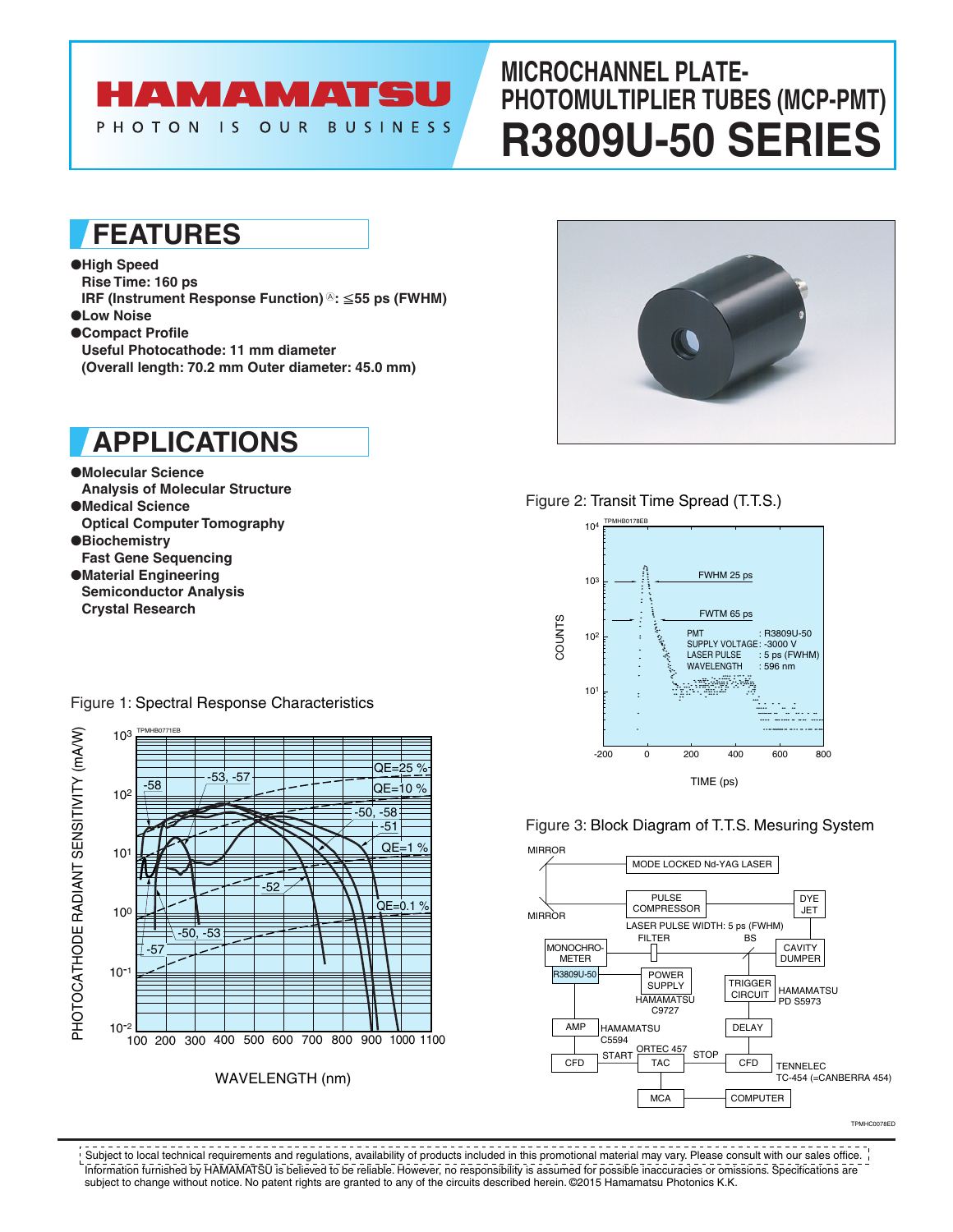# **SPECIFICATIONS**

### **PHOTOCATHODE SELECTION GUIDE**

| <b>Suffix Number</b>            | <b>Spectral Response (nm)</b> |            | <b>Photocathode Material</b>    | <b>Window Material</b>  |
|---------------------------------|-------------------------------|------------|---------------------------------|-------------------------|
| <b>Peek Wavelength</b><br>Range |                               |            |                                 |                         |
| 50                              | 160 to 850                    | 430        | Multialkali                     | <b>Synthetic Silica</b> |
| 51                              | 160 to 910                    | 600        | <b>Extended Red Multialkali</b> | <b>Synthetic Silica</b> |
| 52                              | 160 to 650                    | 400        | <b>Bialkali</b>                 | <b>Synthetic Silica</b> |
| 53                              | 160 to 320                    | 230 to 250 | $Cs$ -Te                        | <b>Synthetic Silica</b> |
| 57                              | 115 to 320                    | 230 to 250 | Cs-Te                           | MqF <sub>2</sub>        |
| 58                              | 115 to 850                    | 430        | Multialkali                     | MgF <sub>2</sub>        |

### **GENERAL**

| <b>Parameter</b>                      | <b>Description / Value</b> |             |
|---------------------------------------|----------------------------|-------------|
| Effective Photocathode Diameter       |                            | mm          |
| <b>MCP Channel Diameter</b>           |                            | μm          |
| Dynode Structure <sup>®</sup>         | 2-stage Filmed MCP         |             |
| Capacitance between Anode and MCP out |                            | pF          |
| Weight                                | 99.5                       |             |
| Operating Ambient Temperature ©       | $-50$ to $+50$             | $^{\circ}C$ |
| Storage Temperature                   | $-50$ to $+50$             | $^{\circ}C$ |

### **MAXIMUM RATINGS (Absolute Maximum Values)**

| <b>Parameter</b>                 | <b>Value</b> | Unit |
|----------------------------------|--------------|------|
| Supply Voltage                   | $-3400$      |      |
| Average Anode Current            | 100          | nA   |
| Pulsed Peak Current <sup>®</sup> | 350          | mA   |
| Voltage Divider Current          | 110          | uΑ   |

### **ELECTRICAL CHARACTERISTICS (R3809U-50) at 25** °**C** <sup>E</sup>

| <b>Parameter</b>             |                                   | Min.            | Typ.            | Max.            | <b>Unit</b> |
|------------------------------|-----------------------------------|-----------------|-----------------|-----------------|-------------|
| <b>Cathode Sensitivity</b>   | Luminous $\epsilon$               | 100             | 180             |                 | $\mu$ A/Im  |
|                              | Radiant at 430 nm                 |                 | 70              |                 | mA/W        |
| Gain at -3000 V              |                                   | $1 \times 10^5$ | $3 \times 10^5$ |                 |             |
| Anode Dark Counts at -3000 V |                                   |                 |                 | 2000            | $S-1$       |
|                              | Rise Time <sup>©</sup>            |                 | 160             | 200             | ps          |
| Time Response                | Fall Time $\overline{\mathbf{B}}$ |                 | 360             | 650             | ps          |
|                              | I.R.F. (FWHM) $\odot$             |                 | 45 $^{\circ}$   | 55              | ps          |
|                              | T.T.S. (FWHM)                     |                 |                 | 25 <sup>®</sup> | ps          |

#### **NOTES**

A Transit-time spread (T.T.S.) is the fluctuation in transit time between individual pulse and specified as an FWHM (full width at half maximum) with the incident light having a single photoelectron state.

B Two microchannel plates (MCP) are incorporated as a standard but we can provide it with either one or three MCPs as an option depending upon your request.

C We recommend use R3809U-51 with thermoelectric cooling unit to reduce dark counts (Refer to Figure 5)

D This is specified under the operating conditions that the repetition rate of light input is 100 Hz or below and its pulse width is 70 ps.

E This data is based on R3809U-50. All other types (suffix number 51 through 58) have different characteristics on cathode sensitivity and anode dark counts.

F The light source used to measure the luminous sensitivity is a tungsten filament lamp operated at a distribution temperature of 2856 K. The incident light intensity is 10<sup>-4</sup> lumen and 100 V is applied between the photocathode and all other electrodes connected as an anode.

G This is the mean time difference between the 10 % and 90 % amplitude points on the output waveform for full cathode illumination.

H This is the mean time difference between the 90 % and 10 % amplitude points on the tailing edge of the output waveform for full cathode illumination.

 $\overline{0}$  I.R.F. stands for Instrument Response Function which is a convolution of the  $\delta$  pulse function (H(t)) of the measuring system and the excitation function (E(t)) of a laser. The I.R.F. is given by the following formula:

 $I.R.F. = H(t) \times E(t)$ 

J We specify the I.R.F. as an FWHM of the time distribution taken by using the measuring system in Figure 13 that is Hamamatsu standard I.R.F. measurement. It can be temporary estimated by the following equation:

 $(I.R.F. (FWHM))^{2} = (T.T.S.)^{2} + (Tw)^{2} + (Tj)^{2}$ 

where Tw is the pulse width of the laser used and Ti is the time jitter of all equipments used. An I.R.F. data is provided with the tube purchased as a standard.

K T.T.S. stands for Transit Time Spread (seeA above). Assuming that a laser pulse width (Tw) and time jitter of all equipments (Tj) used in Figure 3 are negligible, I.R.F. can be estimated as equal to T.T.S. (see $\circledcirc$ ) above. Therefore, T.T.S. can be estimated to be 25 ps or less.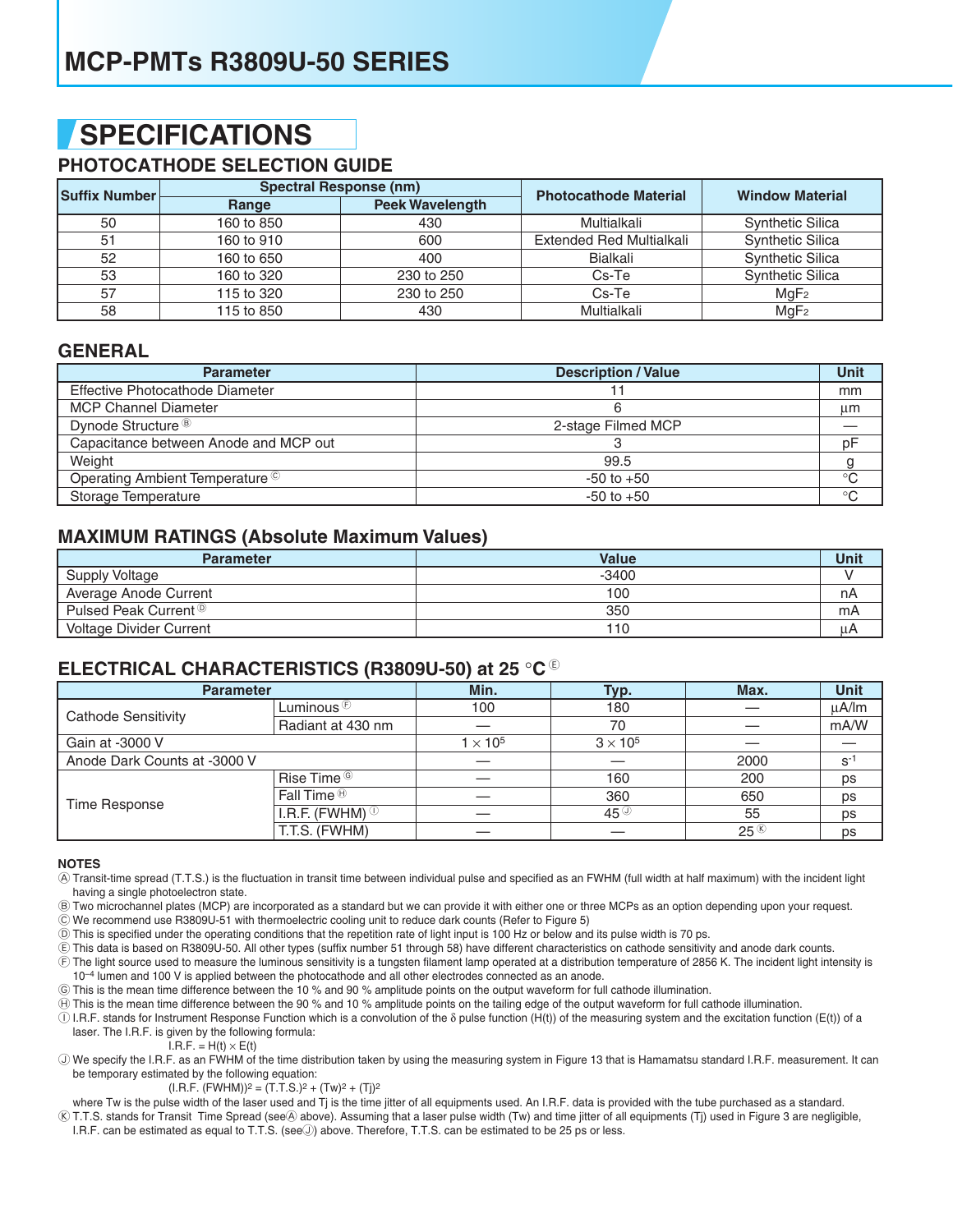

### **TECHNICAL REFERENCE DATA**



Figure 4: Typical Gain Figure 5: Variation of Dark Counts Depending on Ambient Temperature



AMBIENT TEMPERATURE (°C)

Figure 6: Typical Output Deviation as a Function of Anode DC Current



Figure 7: Typical Output Deviation as a Function of Anode Count Rate



COUNT RATE (s-1)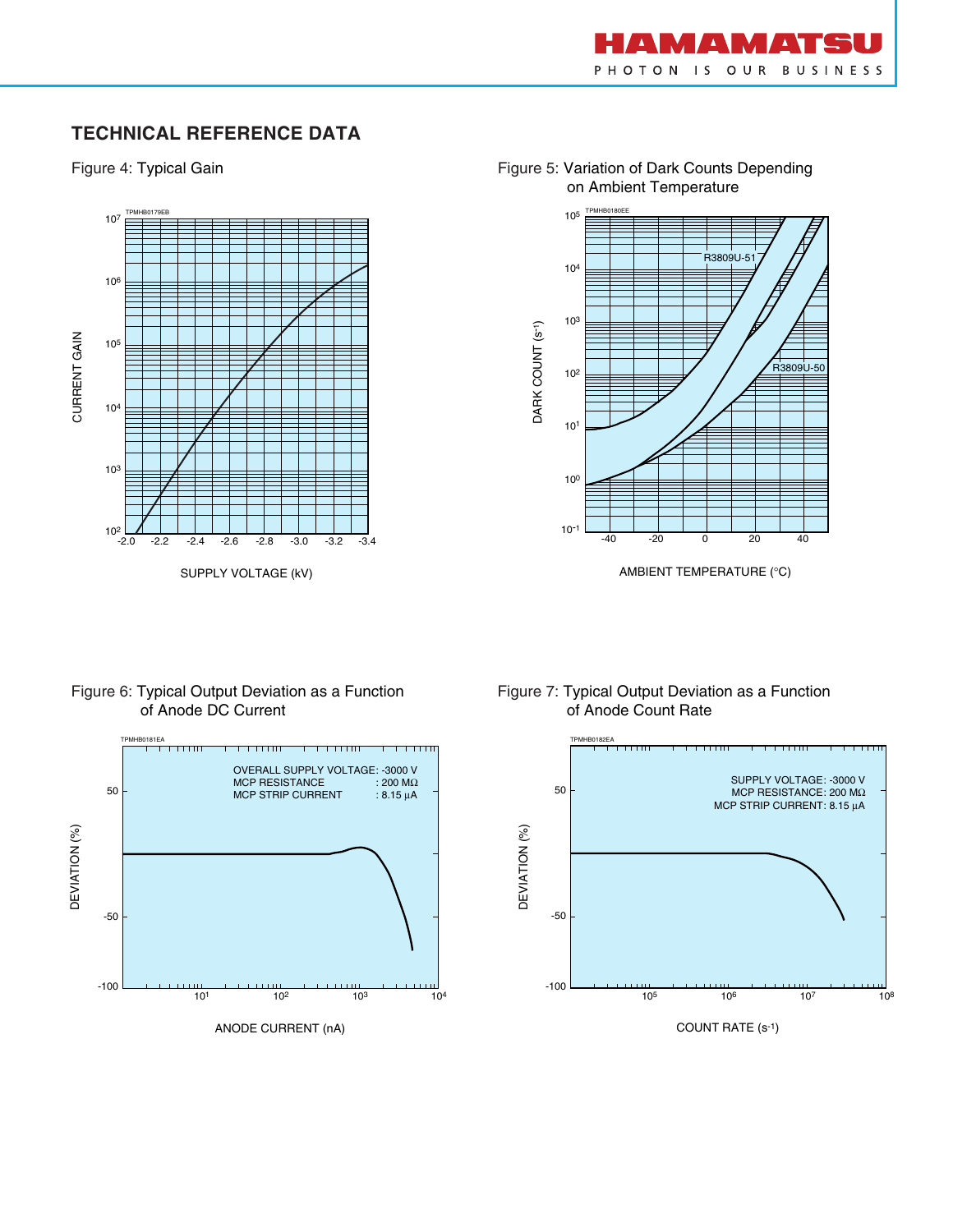#### Figure 8: Typical Output Waveform **Figure 9: Block Diagram of Output Waveform Measuring**



TIME (0.2 ns/div)



TPMHC0079EE

Figure 10: Typical Pulse Height Distribution (PHD) Figure 11: Block Diagram of PHD Measuring System





TPMHC0080EE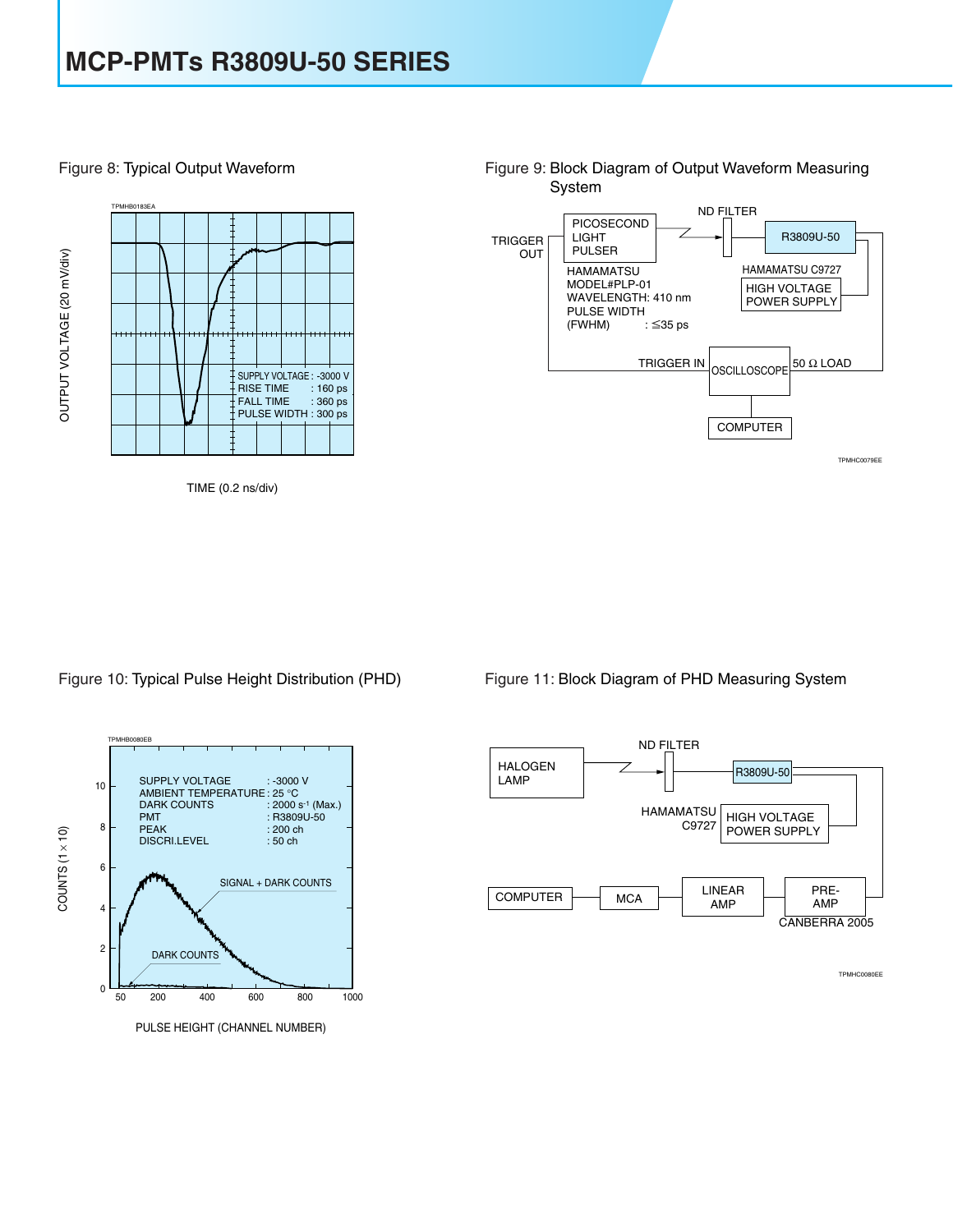

ND FILTER

HAMAMATSU C5594

HIGH VOLTAGE POWER SUPPLY

ORTEC 457<br> $T_{\text{FAO}}$  STOP

**MCA** 

START TAC

HAMAMATSU C9727

╭



PICOSECOND LIGHT PULSER

DELAY

TRIGGER OUT

HAMAMATSU MODEL#PLP-01 WAVELENGTH: 410 nm PULSE WIDTH  $(FWHM)$  :  $\leq$  35 ps

ORTEC 425A





TPMHC0081EE

COMPUTER

TENNELEC TC-454 (=CANBERRA 454)

CFD

AMP

R3809U-50

Figure 14: Dimensional Outline (Unit: mm)

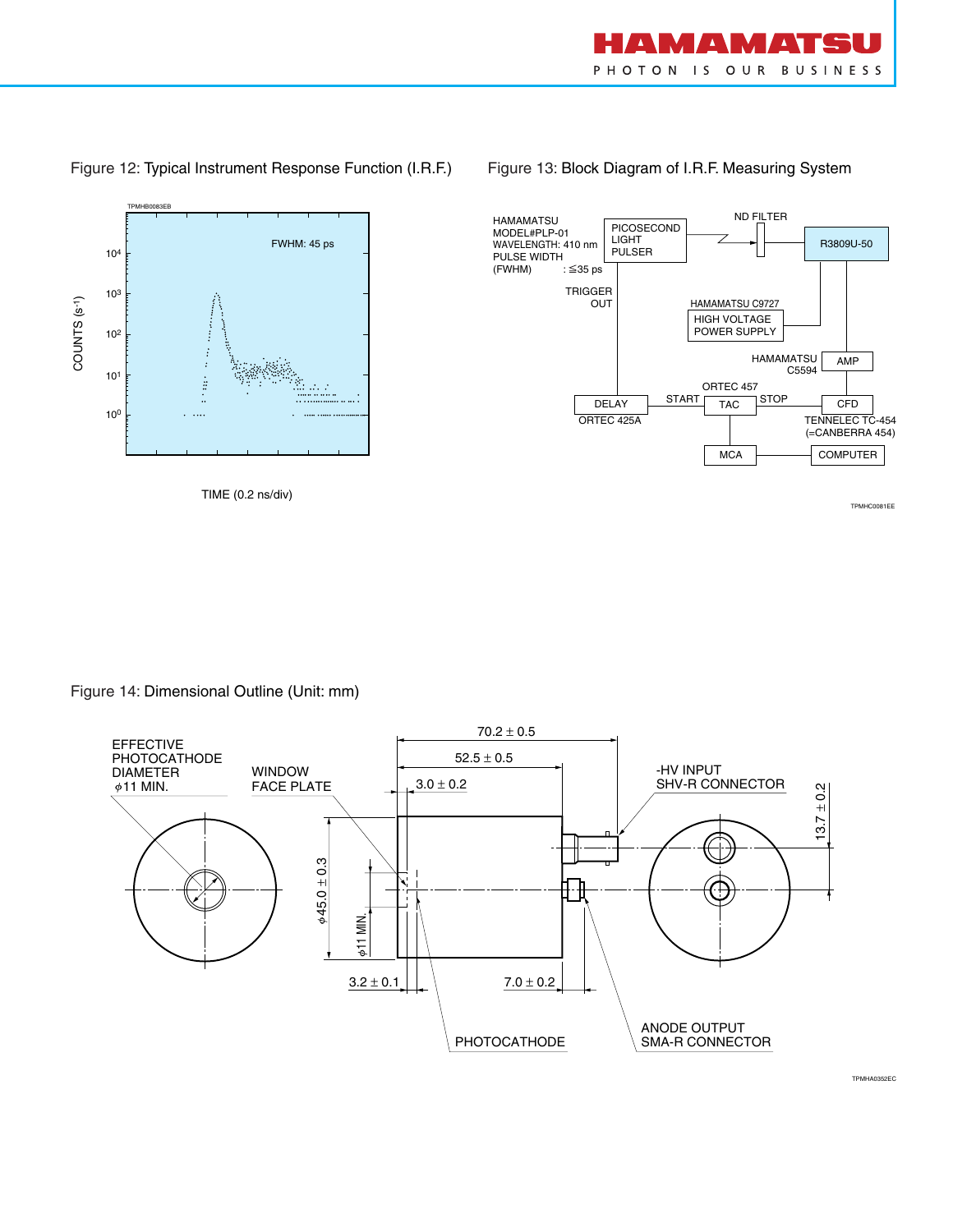## **PRECAUTIONS FOR PROPER OPERATION**

#### **Handling on set-up**

- 1) The photomultiplier tube (PMT) is a glass product under high vacuum. EXCESSIVE PRESSURE, VIBRATIONS OR SHOCKS TO THE TUBE FROM THE SURROUNDING COULD CAUSE A PERMANENT DAMAGE. Please pay special attention on insuring proper handling.
- 2) DO NOT PLACE ANY OBJECTS OF GROUND POTENTIAL CLOSER THAN 5mm TO THE PHOTOCATHODE WINDOW when negative high voltage is applied to the photocathode. It could generate extra noise and damage the photocathode permanently.
- 3) DO NOT EXPOSE THE PHOTOCATHODE TO SUNLIGHT DIRECTLY and any light stronger than the room light even during of no operation.
- 4) NEVER TOUCH THE INPUT WINDOW WITH YOUR BARE HANDS. In case the window contaminated by dust or grease, wipe it off using alcohol and a soft cloth or dust free tissue.
- 5) DO NOT OPERATE OR STORE IN A PLACE OF UNSPECIFIED TEMPERATURE AND HUMIDITY.

#### **Supplying high voltage**

- 1) DO NOT SUPPLY ANY VOLTAGE HIGHER THAN SPECIFIED. Also make sure the output current does NOT EXCEED THE MAXIMUM CURRENT specified.
- 2) This device is very sensitive even with weak light input. When applying high voltage to the tube, GRADUALLY (IDEALLY 100 Vdc STEP BUT 500 Vdc STEP IS OK) AND CAREFULLY INCREASE THE VOLTAGE while monitoring the output using an ammeter or oscilloscope. Also make sure before use that the polarity of the applied voltage is correct.
- 3) DO NOT REMOVE OR CONNECT ANY INPUT OR OUTPUT CABLES WHILE HIGH VOLTAGE IS APPLIED. If a high voltage is applied when its output is opened, DO NOT CONNECT ANY READOUT CIRCUIT TO THE TUBE IMMEDIATELY after turning the high voltage off. Ground the anode of the tube before connecting in order to avoid possible damage to the readout circuit due to an excessive electron charge flowing from its anode.
- 4) IT IS RECOMMENDED TO TURN HIGH VOLTAGE OFF WHILE NOT BEING USED FOR MEASUREMENTS. This is to avoid shortening its period of life time as well as a risk of damage due to an exposure of excessive incident light.

#### **Incident light amount**

- 1) KEEP THE INCIDENT LIGHT AMOUNT AS LOWS AS POSSIBLE to extend its period of life time.
- 2) In a case of photon counting application, it is recommended to KEEP THE SIGNAL COUNT RATE LESS THAN 20 ks-1.
- 3) ILLUMINATE PHOTOCATHODE EFFECTIVE AREA AS LARGE AS POSSIBLE to keep better linearity characteristics and avoid an excessive stress in partial area, which may result in a reduction of sensitivity partially.

#### **Usage in vacuum**

1) DO NOT USE A PMT AS AN INTERFACE BETWEEN VACUUM AND ENVIRONMENTAL PRESSURE. Standard MCP-PMT is not designed for vacuum-tight construction.

- 2) KEEP THE TUBE CLEAN. Unless otherwise, it would cause outgassing in a vacuum.
- 3) DO NOT SUPPLY HIGH VOLTAGE UNLESS THE VACUUM LEVEL REACHES 1 × 10–3 Pa OR HIGHER.
- 4) DO NOT PROCEED BAKING VACUUM INSTRUMENTS WHILE THE TUBE IS PLACED INSIDE.

#### **OTHERS**

1) If the tube won't be used with a cooler, it is recommended to LEAVE THE TUBE IN DARKNESS (YOUR INSTRUMENT WITHOUT ANY INPUT LIGHT) FOR 30 min OR SO before start any measurements because it occasionally takes a little while until its dark noise settles down.

### **WARRANTY**

The detectors indicated in this data sheet are warranted to the original purchaser for a period of 12 MONTHS following the date of shipment. The warranty is limited to repair or replacement of any defective material due to defects in workmanship or materials used in manufacture.

- 1) Any claim for damage of shipment must be made directly to the delivering carrier within five days.
- 2) Customer must inspect and test all detectors within 30 days after shipment. Failure to accomplish said incoming inspection shall limit all claims to 75% of invoice value.
- 3) No credit will be issued for broken detector unless in the opinion of Hamamatsu the damage is due to a manufacturing defect.
- 4) No credit will be issued for any detector which in the judgement of Hamamatsu has been damaged, abused, modified or whose serial number or type number have been obliterated or defaced.
- 5) No detector will be accepted for return unless permission has been obtaind from Hamamatsu in writing, the shipment has been returned repaired and insured, the detector is packed in their original box and accompanied by the original data sheet furnished to the customer with the tube, and a full written explanation of the reason for rejection of detector.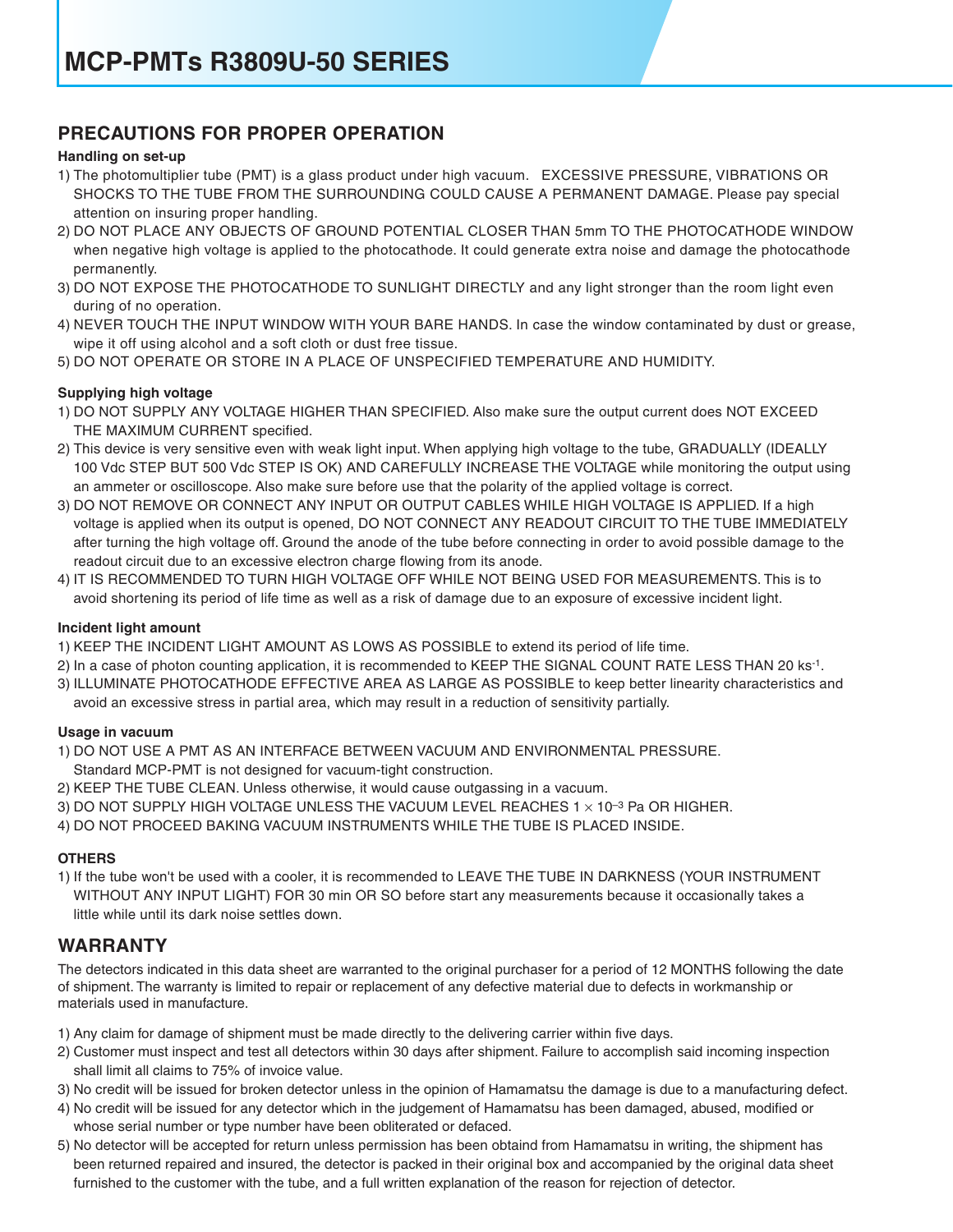



#### **THERMOELECTRIC COOLING UNIT C10373 Series HOLDER E3059-500**





| <b>Parameter</b>                                            | <b>Description / Value</b>                  |
|-------------------------------------------------------------|---------------------------------------------|
| Cooling Method                                              | Thermoelectric cooling using peltier module |
| Heat Exchange Medium                                        | Water                                       |
| Cooling Temperature (with cooling water at +20 $\degree$ C) | Approx. $-30$ °C                            |
| Cooling Time                                                | Approx. 120 min                             |
| Applicable PMT Holder (sold separately) *                   | E3059-500                                   |
| <b>AC Input Voltage</b>                                     | 100 V to 240 V                              |
| Operating Ambient Temperature <sup>®</sup>                  | +5 °C to +40 °C / Below 75 %                |
| Storage Temperature <sup>®</sup>                            | -15 °C to +50 °C / Below 80 %               |

**NOTE:** ANo condensation

\* The E3059-500 exclusive holder is necessary for R3809U-50 series.



#### **Suffix number and input / output connector**

| Type No.  | <b>Input Connector</b> | <b>Output Connector</b>                                      |
|-----------|------------------------|--------------------------------------------------------------|
| LC5594-12 | SMA Plug (male)        | SMA Receptacle (female)                                      |
|           |                        | C5594-22 SMA Receptacle (female) SMA Receptacle (female)     |
|           |                        | C5594-44   BNC Receptacle (female)   BNC Receptacle (female) |

#### **Specifications**

| <b>Parameter</b>                     | <b>Description / Value</b> |                    |
|--------------------------------------|----------------------------|--------------------|
| Frequency Response Range             |                            | 50 kHz to 1.5 GHz  |
| Voltage Gain                         | Typ.                       | 36 dB              |
| Current-to-Voltage Conversion Factor |                            | $3.15$ mV/ $\mu$ A |
| Input / Output Impedance             |                            | $50 \Omega$        |
| Noise Figure (NF)                    | Typ.                       | 5 dB               |
| <b>Supply Voltage</b>                |                            | $+12$ V to 16 V    |
| Supply Current                       | Max.                       | 95 mA              |

#### **HIGH SPEED AMPLIFIER C5594 Series BENCH-TOP HIGH VOLTAGE POWER SUPPLY C9727/-01**



#### **Specifications**

| <b>Parameter</b>                                         | <b>Description / Value</b> |                               |
|----------------------------------------------------------|----------------------------|-------------------------------|
| Output Voltage                                           | 0 V to -3500 V             |                               |
| Maximum Output Current                                   |                            | 2 mA                          |
| Line Regulation Against                                  | Max.                       |                               |
| $\pm$ 10 % Line Voltage Change $\textcircled{\tiny{AB}}$ |                            | ±0.005%                       |
| <b>Load Regulation Against</b>                           | Max.                       | $\pm 0.03 \%$                 |
| 0% to 100% Load Change <sup>®</sup>                      |                            |                               |
| Ripple / Noise (p-p) $\circledcirc$<br>Typ.              |                            | 0.003%                        |
| Drift (after 30 min Warm-up) <sup>®®</sup><br>Typ.       |                            | $\pm 0.05 \%$ / h             |
| Temperature Coefficient <sup>@®</sup><br>Typ.            |                            | $\pm 0.01 \%$ / °C            |
| <b>AC Input Voltage</b>                                  |                            | 100 V to 240 V                |
| Power Consumption <sup>AB</sup><br>Max.                  |                            | 60 V·A                        |
| <b>Operating Ambient</b>                                 |                            | 0 °C to +40 °C / below 85 %   |
| Temperature / Humidity $\circledcirc$                    |                            |                               |
| Storage Temperature / Humidity ©                         |                            | -20 °C to +50 °C / below 90 % |

**NOTE:** AAt maximum output voltage

 $B$ At maximum output current

CNo condensation